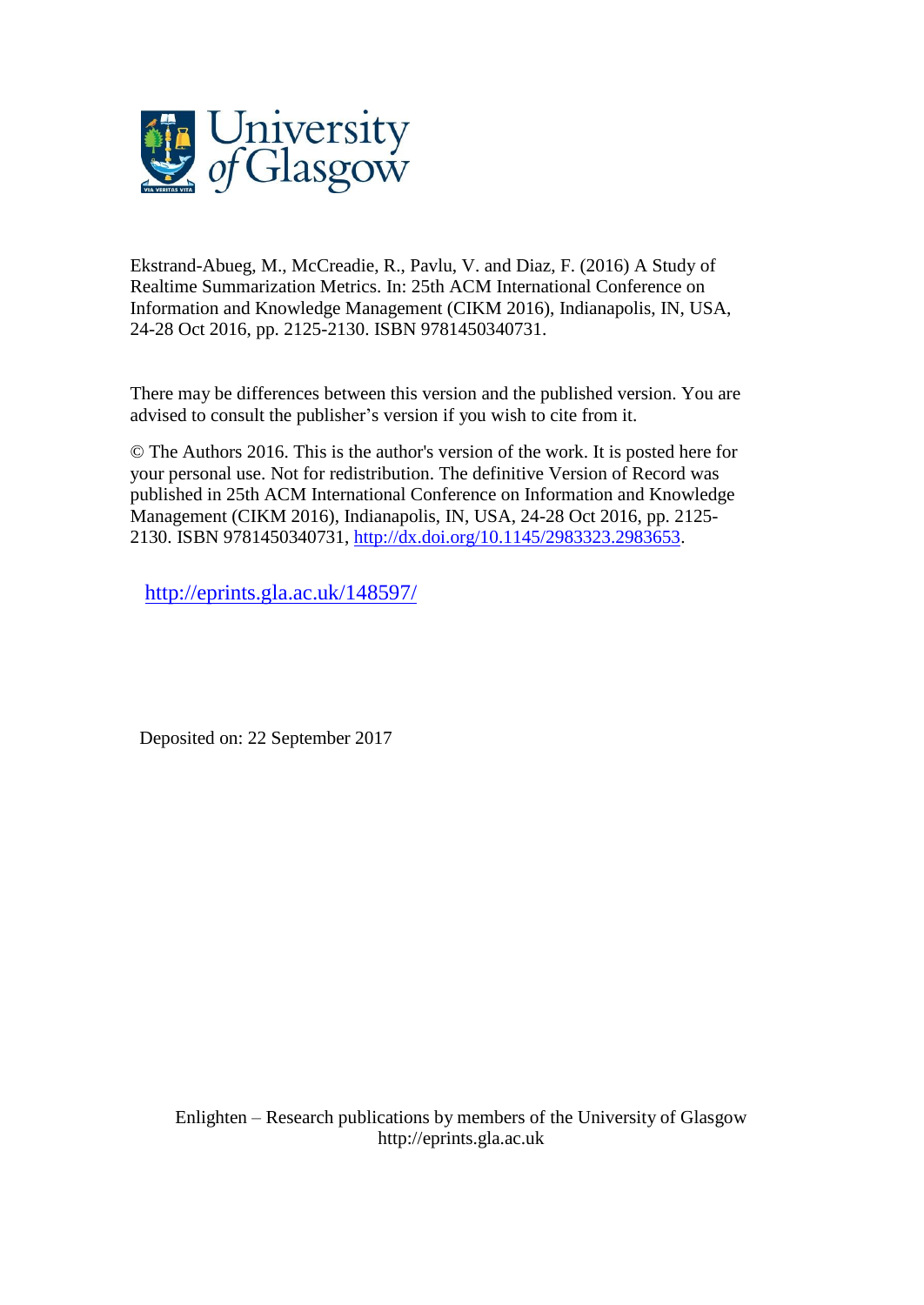# **A Study of Realtime Summarization Metrics**

Matthew Ekstrand-Abueg mattea@ccs.neu.edu Northeastern University

Richard McCreadie richard.mccreadie@glasgow.ac.uk University of Glasgow

Virgil Pavlu vip@ccs.neu.edu Northeastern University

Fernando Diaz fdiaz@microsoft.com Microsoft Research

# ABSTRACT

Unexpected news events, such as natural disasters or other human tragedies, create a large volume of dynamic text data from official news media as well as less formal social media. Automatic real-time text summarization has become an important tool for quickly transforming this overabundance of text into clear, useful information for end-users including affected individuals, crisis responders, and interested third parties. Despite the importance of real-time summarization systems, their evaluation is not well understood as classic methods for text summarization are inappropriate for realtime and streaming conditions.

The TREC 2013-2015 Temporal Summarization (TREC-TS) track was one of the first evaluation campaigns to tackle the challenges of real-time summarization evaluation, introducing new metrics, ground-truth generation methodology and dataset. In this paper, we present a study of TREC-TS track evaluation methodology, with the aim of documenting its design, analyzing its effectiveness, as well as identifying improvements and best practices for the evaluation of temporal summarization systems.

#### 1. INTRODUCTION

Crisis events such as natural disasters or other human tragedies often precipitate massive interest from a wide variety of users [10]. Furthermore, the rise in popularity of enewspapers and social media has resulted in vast quantities of event-related information being generated and consumed online. On the other hand, much of this published information is redundant, of poor quality, out-of-date or inaccurate [6]. Hence, the general public is increasingly relying on real-time summarization services to get a concise overview of an event, such as the BBC live news timeline, the CNN mobile application, or a government emergency alert system.

The aim of real-time summarization is to generate an updating summary for an event over time, containing all of the important information that the user might want to know, while avoiding information redundancy and latency in reporting. Because of the wide variety of information sources and the large volume of content, manually generating such summaries is costly. As such, there has been a recent upsurge in research into how to build such updating summaries automatically. Indeed, evaluation campaigns such as NT-CIR's Temporal Information Access  $task^1$  and the TREC Temporal Summarization<sup>2</sup> and Real-time Summarization<sup>3</sup> tracks are dedicated to supporting research in this area.

However, one of the key takeaway messages that has emerged from these evaluation campaigns is that robust evaluation of real-time summarization systems is difficult, and there is not yet a consensus on the best way to achieve it. In particular, although real-time summarization bears similarities to tasks such as information filtering [14] and topic tracking [1], the evaluation methods used in these other domains are not suitable for real-time summarization, since they do not consider content redundancy. Meanwhile, the text summarization community [16] has primarily focused on multi-document summarization (MDS). However, MDS evaluation makes three key assumptions that do not hold in the real-time summarization scenario: 1) input documents are processed offline as a batch (instead of as a stream); 2) input documents are known to be relevant to the topic; and 3) summaries are of fixed length. As a result, new evaluation methodologies and metrics are needed to effectively evaluate and compare real-time summarization systems.

The main evaluation campaign for real-time summarization was the TREC Temporal Summarization Track, which ran for three years between 2013 and 2015. This track introduced new evaluation metrics, a novel two-stage groundtruth generation methodology, and a new dataset, all with the aim of better enabling the evaluation of real-time summarization systems. However, to-date, the evaluation methodology used within the track has not been analyzed or empirically validated.

The contributions of this study are four-fold. First, we document the design of the evaluation methodology and the reasoning behind this design. Second, we analyze the effectiveness of this evaluation methodology in terms of agreement with user preferences and reusability. Third, based on the reusability analysis we propose and evaluate an enhancement to the methodology. Fourth, we discuss best practices for temporal summarization evaluation.

<sup>1</sup>https://sites.google.com/site/ntcirtemporalia/

<sup>2</sup>http://www.trec-ts.org/

<sup>3</sup>https://github.com/trecrts/trecrts-eval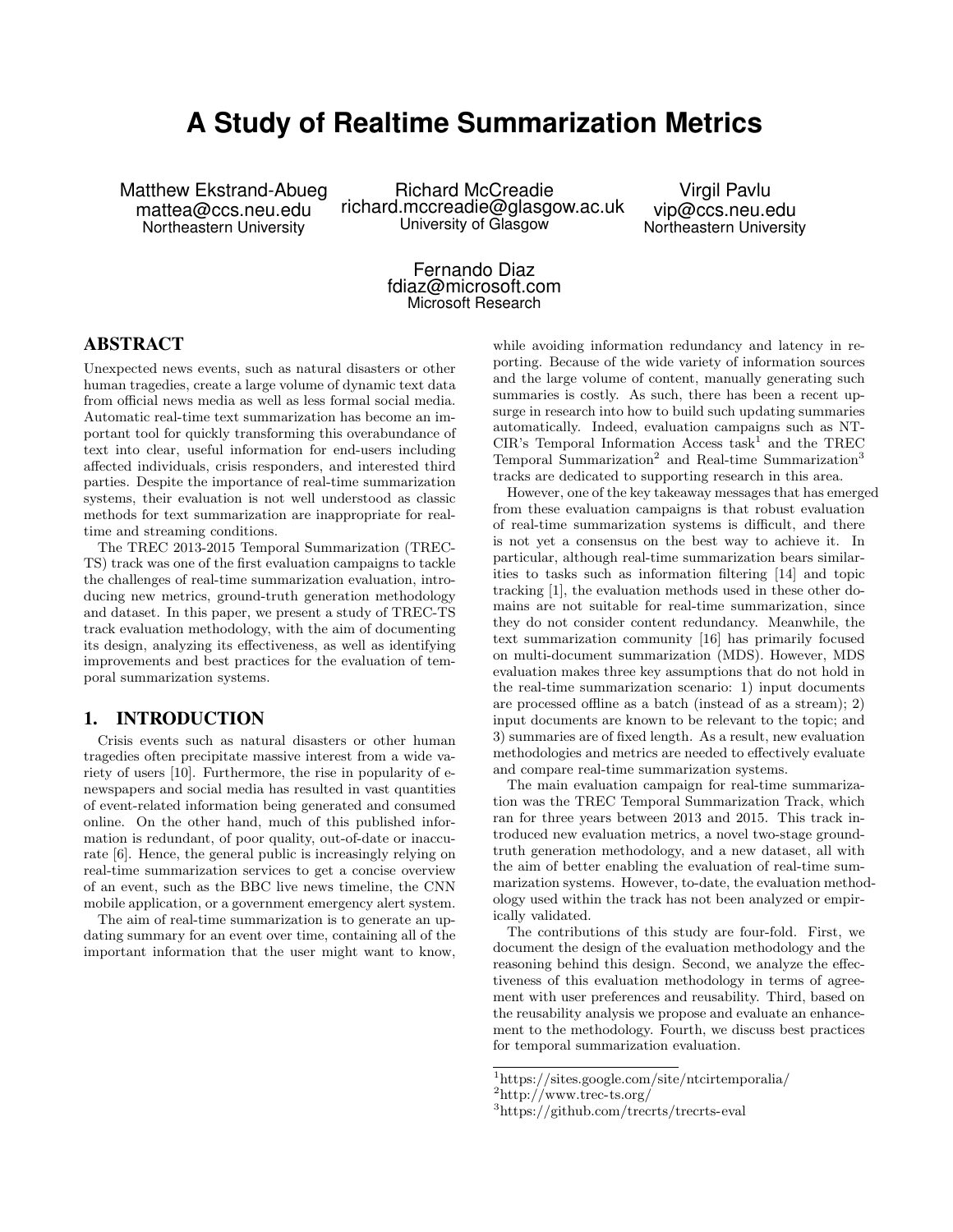# 2. RELATED WORK

Realtime summarization has been previously attempted, but generally on a smaller scale. For instance, early work attempting to summarize an event used that event's Wikipedia page as a gold standard summary [9]. Our work extends this methodology, but uses manual extraction of time-stamped nuggets, or key facts, from the entire Wikipedia edit stream rather than the final page created. In addition to this previous work, we will briefly review prior work in evaluation of summarization and discuss why realtime summarization requires novel evaluation metrics.

Multidocument summarization (MDS) refers to the batch summarization of document sets. MDS approaches take as input a set of (clean) documents about a topic to be summarized and generates a fixed length summary, normally by extracting sentences from those documents [16]. The MDS task was originally proposed as an evaluation task at the Document Understanding Conference  $(DUC)^4$ . The evaluation of MDS approaches was later continued at the Text Analysis Conference (TAC) [7]. MDS performance is usually evaluated using the Rouge [12] suite of metrics, and we will compare to multiple popular variants [13]. While MDS experimentation can evaluate batch summarization, it is less suited to realtime summarization. First, realtime summarization considers a stream of documents instead of a batch; thus the single gold standard summary looks more like a timeline than a paragraph. Second, MDS considers a fixed length summary, whereas realtime summarization cannot know a priori anything about the length of the best summary. These first two points mean that ROUGE is inappropriate for realtime summarization. Third, MDS assumes that the input documents are relevant whereas realtime summarization considers a stream of arbitrarily relevant content.

Our evaluation methodology is related to work studying retrospective MDS, where systems process the entire stream– or batch extracts from the stream–at once, instead of incrementally. The work of Allan et al. [2] studies extracting sentences from a large batch of news documents. Like our methodology, this work uses an idealized summary for evaluation. However, this prior work assumes complete judgments of all updates in the stream, something that is impossible in our scenario. Tweet timeline generation considers retrospective summarization of a stream of tweets for a given topic [18]. This methodology is driven more by a semiautomatic clustering of tweets and, as a result, is subject implicit biases in the corpus, which we attempt to mitigate using a canonical record such as a Wikipedia page.

As mentioned earlier, information filtering [14] can be considered a document level version of our task. The evaluation methodology used in that work, however, considers a simple notion of relevance, not capturing subtopic/factual structure or novelty. Although some work has studied novelty in the context of filtering [20], it does not have an explicit representation of subtopics. As such, evaluation criterion cannot estimate notions like subtopic recall, which is captured in out methodology by the nuggets contained within a document/stream. Topic Tracking [1] focuses on the same document level decision with single-level relevance.

### 3. EVALUATION METHODOLOGY

In this section, we describe our proposed methodology for evaluating realtime summarization systems. In particular,

<sup>4</sup>http://www-nlpir.nist.gov/projects/duc/

our methodology has three parts: Stream Simulation, Information Nuggets, and Performance Metrics.

# 3.1 Stream Simulation

Given an archive of timestamped documents, we can simulate a realtime summarization environment by providing documents to the system in temporal order. Given a query at time t, a system then emits zero or more sentences as updates as it receives each document after time  $t$ , the set of which we call a summary. Simulation provides a controlled, reproducible environment in which to assess how realtime summarization systems behave. Our evaluation metrics use this stream to grade the extent to which a summary's updates are relevant, comprehensive, and novel to the query.

# 3.2 Information Nuggets

The second part of our evaluation methodology requires the construction of a gold standard for each event, against which we can evaluate system-produced summaries. In MDS, the gold standard is represented by one or more textual summaries written by human assessors about each event. A system-generated summary can then be evaluated in terms of how similar it is to these gold-standard summaries, where the assumption is that good system summaries will be similar to the gold standard.

The gold standard in realtime summarization is a manually constructed timeline, consisting of a set of timestamped subtopics or *information nuggets* representing the unique pieces of information that a user following the event would like to know. For example, for the query 'hurricane sandy,' may include nuggets such as 'Sandy made direct hit on Jamaica,' '41 killed in the Caribbean and one in Bahamas,' and other nuggets related to landfall in New York and its aftermath. We will discuss one method for creating the set of nuggets in Section 4.

Given a query, we evaluate a summary by manually matching its updates with these information nuggets. While the nugget curation process scales with the size of the event, the matching process requires  $km$  manual comparisons for  $k$  updates and m nuggets. We will revisit this issue in Section 6.

#### 3.3 Performance Metrics

Our design of metrics covers different aspects of evaluation: precision, comprehensiveness (recall), novelty, brevity and latency. We present results testing the appropriateness and robustness of the first four metrics. Factors like latency are very important to realtime summarization evaluation but estimating parameters such as latency penalties raises issues beyond the scope of this paper.

We believe that during and immediately following events, the most broadly useful summaries follow push notification alerts, although deciding exactly what is critical new information is a difficult task. As such, while we proposed a set of metrics for the task to cover all aspects independently, the cumulative metric targets this model.

Our precision metric, referred to as gain, is the sum of the relevance of each matching nugget. For a summarization system producing an update stream  $S$ , gain is computed as:

$$
\mathbf{G}(\mathcal{S}) = \frac{1}{|\mathcal{S}|} \sum_{u \in \mathcal{S}} \sum_{n \in \mathbf{M}(u)} \mathbf{g}(u, n)
$$
(1)

where  $\mathbf{M}(u)$  is the set of nuggets matching u and  $\mathbf{g}(u, n)$ measures the utility of matching  $u$  with  $n$ . We adopt a gain-based metric that can integrate costs such as latency.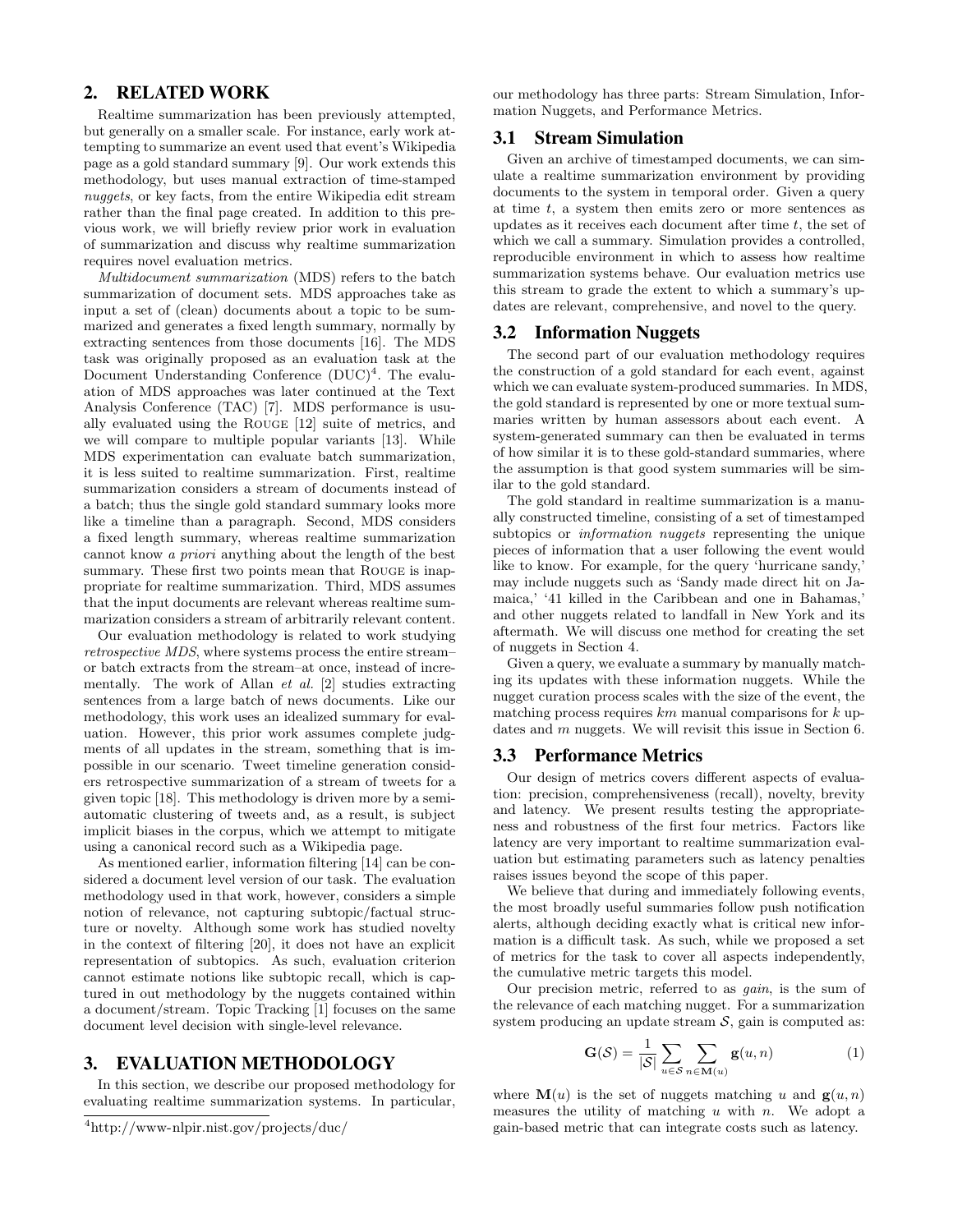| year | runs | events | nuggets/event |
|------|------|--------|---------------|
| 2013 | 28   | 10     | 119.667       |
| 2014 | 24   | 15     | 92.9333       |
| 2015 | 45   | 21     | 47.4286       |

Table 1: TREC Temporal Summarization track statistics.

Our comprehensiveness metric, referred to as comprehensiveness, is the proportion of all nuggets matched by the system updates,

$$
\mathbf{C}(\mathcal{S}) = \frac{1}{|\mathcal{N}|} \sum_{u \in \mathcal{S}} \sum_{n \in \mathbf{M}(u)} \mathbf{g}(u, n) \tag{2}
$$

where  $\mathcal N$  is our set of nuggets. Like the F-measure, our combined metric,  $H$ , is the harmonic mean of  $G$  and  $C$ ,

$$
\mathcal{H}(\mathcal{S}) = 2 * \frac{\mathbf{C}(\mathcal{S}) * \mathbf{G}(\mathcal{S})}{\mathbf{C}(\mathcal{S}) + \mathbf{G}(\mathcal{S})}
$$
(3)

In order to reward novelty, we only allow each nugget to be matched by at most one update in the system's summary. We ignore later matches to updates in the summary for computing Equations 1 and 2, considering redundant content nonrelevant. We do not account explicitly for brevity in our metrics; we enforce it in our experimentation by constraining updates to be selected from segmented sentences from the stream documents.

#### 4. DATA

We collected data from three years of the TREC Temporal Summarization track.<sup>5</sup> Each year's data consists of three components. The first component includes the evaluation events from 2012-2014 with Wikipedia entries providing fine-grained documentation of the event progression [11] and having substantial representation in the target corpus, the KBA Stream Corpus.<sup>6</sup> Assessors at NIST used the revision history of these pages to construct each topic's nugget set (Section 3.2), forming the ideal summaries. The second component of the data consists of participant runs. For three years, track participants designed summarization systems and generated summaries following the protocol described in Section 3.1. Participants provided confidence values for individual updates which allows for selective evaluation and analysis. We present summary statistics for this data in Table 1. The final component of our data consists of a manual matching between the nuggets in the ideal summary and the systems' output. Because the union of all submitted runs still resulted in an enormous set of updates, the set of updates inspected and matched by assessors was sampled from this union. Specifically, each run was guaranteed to have its top 60 updates (as determined by the system's confidence values) judged by assessors. The system updates were then pooled for matching. NIST assessors matched these pooled updates to the previously created nuggets. We conservatively expanded the set of matches using near duplicate detection [4].

#### 5. USER EVALUATION

While Section 3 presented the track metrics and their desired properties, here we demonstrate that these metrics reflect what users consider to be a high quality event summary.



 $6$ http://trec-kba.org/



Figure 1: Pairwise visualization of event summary extracts.

To this end, we conducted a controlled experiment measuring the correlation of system ordering by human judges and our metrics for the 2014 track data. Our approach elicits pairwise judgments from assessors, as has previously been done for retrieval evaluation [17]. Under this approach, assessors were shown pairs of summaries (or rather summary extracts–as discussed further below), and were asked to state a preference for one summary or the other.

#### 5.1 Experimental Setup

We sampled 1,000 summary pairs of systems such that each system appeared in the same number of pairs for each event. Duplicate summary pairs were omitted. Because full system summaries could include hundreds or thousands of updates, they were truncated to ease the cognitive load during assessment. Specifically, we truncated summaries so that they included the top thirty updates as sorted by the system's confidence value.

An assessor was presented with instructions describing the task followed by a short overview of the current event. The assessor then opened a webpage that visualized the two timelines and was instructed to scroll the timeline until they had read all 30 updates in each summary (Figure 1). The placement of each timeline in the 'A' vs 'B' slot was randomly selected. Afterward, the assessor was asked to state which of the two summaries they preferred or that they had no preference. Furthermore, we asked assessors to select one or more explanations for the decision.These explanations included: topicality, coverage, quality, redundancy, and timeliness.

We recruited assessors through the CrowdFlower<sup>7</sup> crowdsourcing marketplace, which aggregates multiple existing marketplaces. Assessors were provided with a single page containing six summary pairs for assessment, as prior research has indicated that larger batch sizes can result in better quality work [15]. In order to address unreliability in judgments, we employed the following quality assurance techniques. First, following best practices [3], three individual crowd workers provided preferences for each pair of summaries. The final assessment produced was the majority vote across the three assessors. Summary pairs for which no majority agreement was reached were dropped from the evaluation. Second, work submitted was subject to a speed trap of 60 seconds per page. This detected automatic bots and assessors that were simply randomly selecting labels. Assessors that submitted a page in under 60 seconds were flagged and removed from the evaluation. Third, to avoid over-reliance on individual assessors, the maximum number of assessments that any one assessor could contribute was set to 100. Fourth, as summaries were in English, we restricted the geographic regions that could participate in the

<sup>7</sup>http://www.crowdflower.com/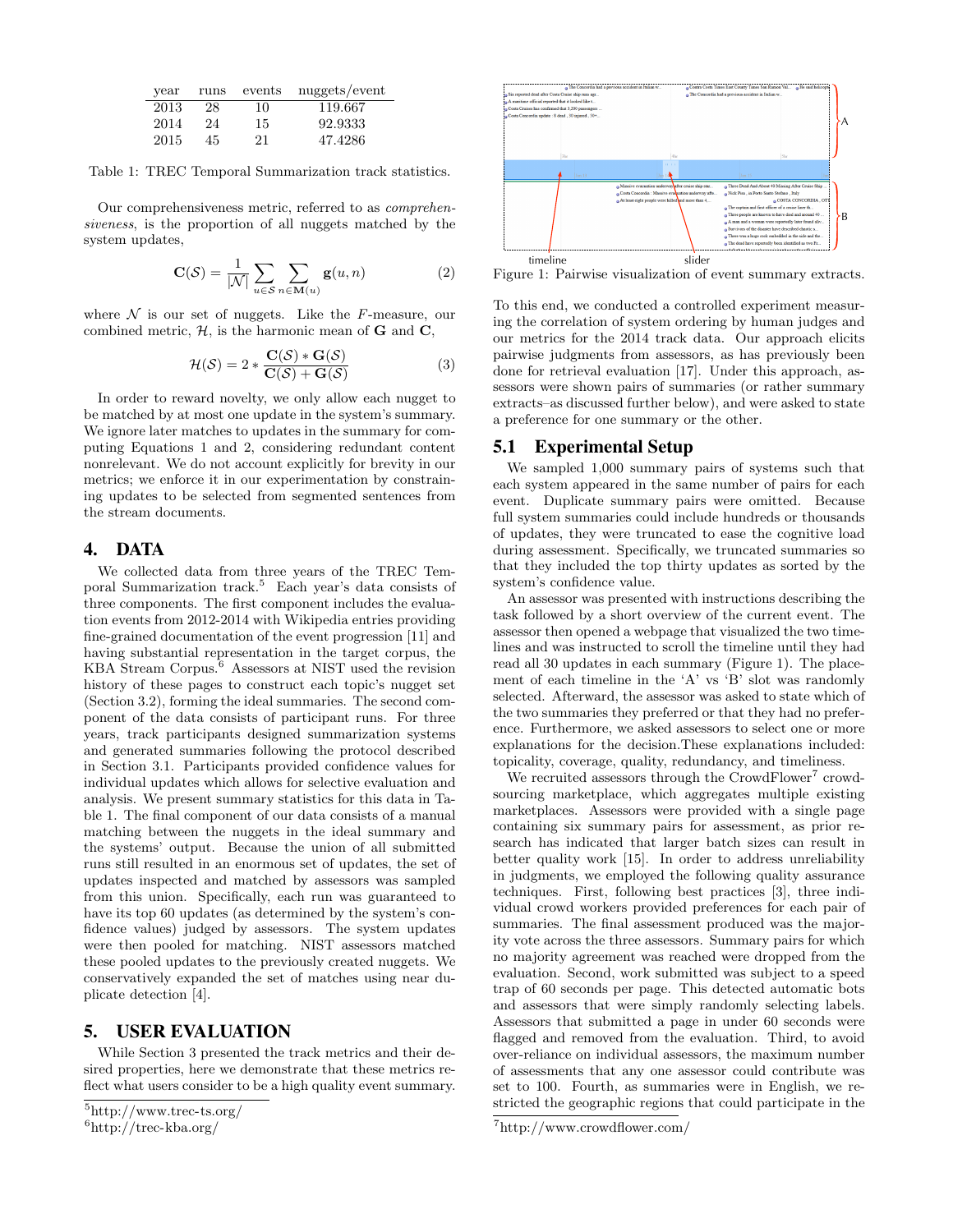labeling task to only those from the United States, Canada and the United Kingdom. Finally, upon attempting the job, workers were subject to a 1 page test (summary 6 pairs), for which their accuracy was compared against a manually created gold standard (comprised of 32 examples). Workers were required to answer 4 or more of these test questions correctly to continue. We paid US \$0.15 for each set of 6 summary pairs assessed. In total, 3,000 assessments were collected (1,000 summary pairs \* 3 unique assessors).

### 5.2 Results

One hundred unique workers attempted the task, of which 77 passed the 1 page test. Approximately 40% of the crowd workers completed the maximum number of judgments (96 pairs/16 pages of work), followed by a 'tail' of workers who completed fewer assessments, which is typical behavior in crowdsourced tasks [3]. The average time it took the workers to assess a pair of summaries was 25 seconds, or 2 minutes 32 seconds per page. Out of these impressions, assessors made a preference judgment (stated a preference for either summary A or summary B) 67.1% of the time and preferred neither in the remaining 32.9% of cases. Inter-worker agreement over the preferences was 81.25%, which indicates that the labels were of high quality and the task was of appropriate difficulty. The most frequently selected reason for the preference was 'coverage' (40.7%) followed by, 'quality' (19.4%), 'topical' (15.4%), timeliness (10.5%), and redundancy (10.2%), with  $3.7\%$  of preference judgments providing no reason.

We counted the number of times a system was preferred in pairwise impressions. We refer to this as the system's win rate. In Figure 2, we compare each system's win rate with the metrics discussed in Section 3. The results in Figure 2 show a significant correlation between our comprehensiveness metric and assessor preference. This is understandable, as an assessor is likely to be able to judge some amount of coverage when our pool is limited to the top 30 updates per team. Although we were somewhat surprised that assessors were able to estimate a recall-oriented metric better than the precision-oriented metric, this phenomenon is consistent with previous literature [8]. Gain shows a weaker, but still reasonable correlation, and our combined metric shows significant correlation, supporting its use for our evaluation as an effective single measure for system performance.

Although we observed good response rates of assessors providing reasons for preferences, we found that only 'redundancy' was correlated with our metrics. We found a statistically significant correlation with comprehensiveness  $(\tau : 0.42, \rho : 0.56, r = 0.62 \text{ with } p < 0.05 \text{ for all measures}).$ Assessors claimed that coverage was important, but we did not find that they were actually able to detect differences. It seems that assessors appear averse to redundant content, whose presence can degrade comprehensiveness.

Additionally, we compare our results to a baseline using the Rouge evaluation framework. As we do not have traditional summaries, we concatenate all nuggets into a summary to serve as the gold standard, and concatenate all updates per system into a single summary to serve as the participant summary. While this is may not be optimal, to our knowledge there do not exist other established evaluation frameworks for such types of summaries; indeed one of the purposes of the TREC Track was to establish such a method. As shown in Table 2, correlation with track metrics was lower for the Rouge than it was for the win-rate described earlier. This was true for all popular Rouge vari-

| Metric     | Kendall | Pearson | Spearman |
|------------|---------|---------|----------|
| ROUGE-2P   | 0.30    | 0.54    | 0.43     |
| ROUGE-2R   | $-0.11$ | 0.36    | $-0.13$  |
| ROUGE-2F   | 0.13    | 0.58    | 0.21     |
| ROUGE-4P   | 0.35    | 0.48    | 0.43     |
| ROUGE-4R   | 0.13    | 0.18    | 0.16     |
| ROUGE-4F   | 0.22    | 0.42    | 0.33     |
| ROUGE-SU4P | 0.05    | 0.02    | 0.12     |
| ROUGE-SU4R | $-0.15$ | 0.41    | $-0.16$  |
| ROUGE-SU4F | 0.18    | 0.64    | 0.29     |

Table 2: Correlation values for Rouge metrics vs user study winRate using kendall, pearson, and spearman coefficients.

ants tested, including Rouge 2, 4 and SU-4 P, R, and F metrics, except Rouge-4P having reasonable kendall correlation, but poorer pearson and spearman.

#### 5.3 Pair-preference case analysis

To better understand the disagreement between study assessors and the primary track  $H$  metric, we identified 80 cases with strong disagreement out of the 946 pairs assessed and manually analyzed them. We observed that in all of these cases, a recall-orientated system (that produces a verbose summary containing thousands of updates) was being compared to a precision-oriented summary (that typically produced 40-100 updates). In these cases, the human assessors preferred the summaries produced by the recallorientated systems, while the metric  $\mathcal{H}(\text{gain}, \text{comprehen-})$ siveness) prefers the precision-orientated one. This can be explained by the fact that the user study truncates summaries to the 30 with the highest score, and hence the user will not penalize these systems for returning excessive content (since it is not shown). In contrast, the  $H$  metric contains a gain component that will penalize large numbers of redundant or off-topic updates.

Furthermore, we observed that users prefer timelines which concentrated the updates in the first few hours of an event, the initial view of the assessment interface. For this reason, precision-orientated summarization systems that delayed returning content until later in the event (typically systems that returned updates on end-of-hour boundaries) were penalized by the user study. This is a source of disagreement between the user study and the track  $H$  metric, since the latency decay used within the  $H$  metric was quite forgiving, in that it allowed for multiple hours to pass before late reporting of information was penalized significantly. Our metrics, without redesign, can made far more sensitive of latency, if so desired. In general, from this study, we can draw two main conclusions. First, verbose summaries are difficult to evaluate with users since they need to be truncated to display, which is a source of evaluation error. Second, users of this timeline interface tend to prefer to see updates near the beginning of the event, indicating that for evaluating timeline summaries, the latency discount function used should more strongly penalize systems that return information late.

#### 6. REUSABILITY

Our user study demonstrates that the method described in Section 3 provides a good metric for systems participating in the manual nugget matching process. However, in order for our simulation to be of value for future research, it must be reusable after the initial experiments and evaluation have been completed [5]. In particular, the data and associated metrics should ideally be able to accurately determine the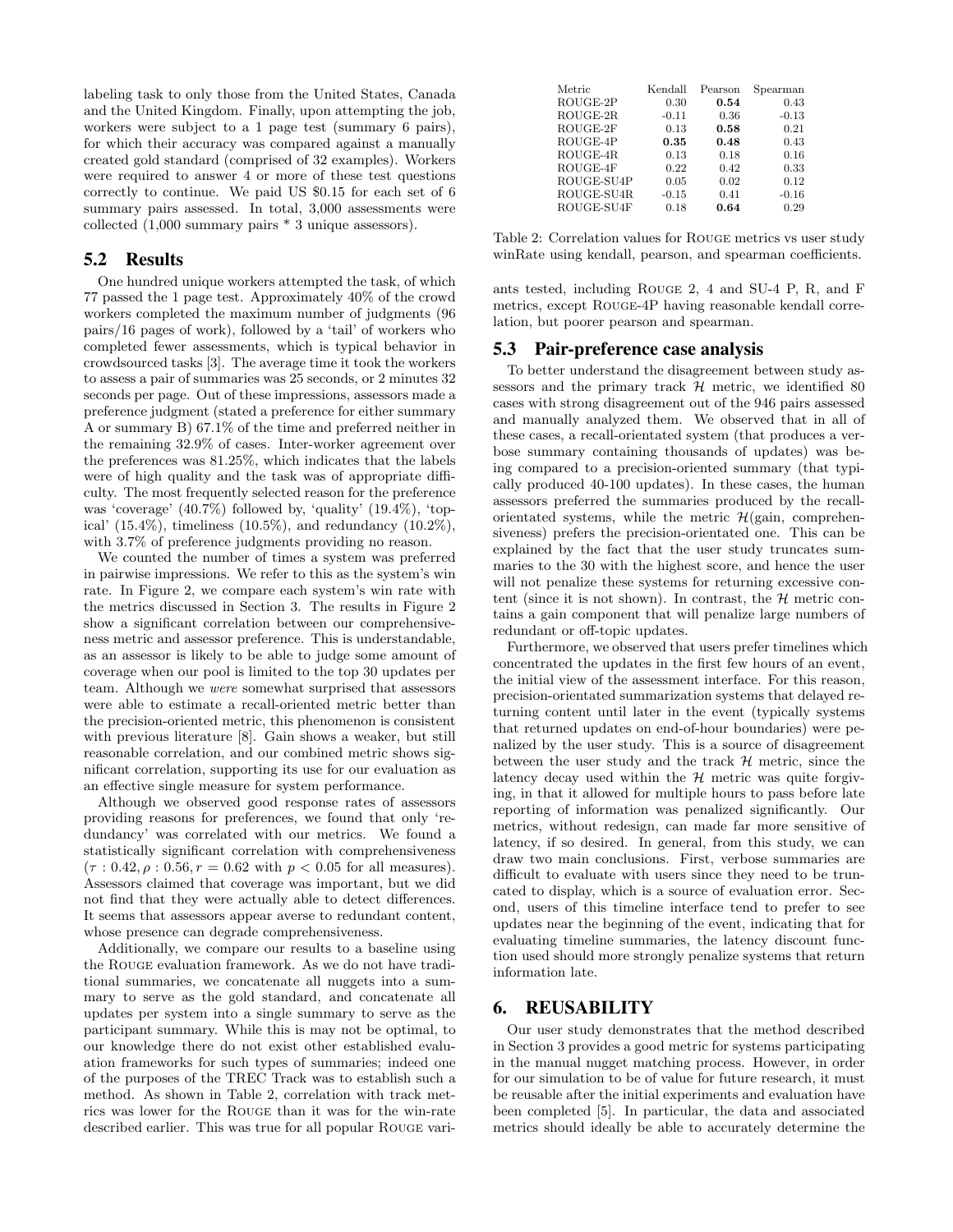

Figure 2: Performance for all participating systems scored by the three primary track metrics vs the controlled experiment win rate for the 2014 track. Starred correlations have  $p < 0.05$ .

performance of novel systems compared to systems which participated in the original manual assessment without requiring additional manual effort.

In this section, we explore the robustness of our metrics in the presence of new runs with potentially missing judgments. We quantify the robustness of the metrics when entire sets of runs are suppressed from contributing to the pool. This simulates the behavior of a new system being developed using preexisting data.

|                       | Holdout $\tau$ ( $\tau_{AP}$ ) |            |  |
|-----------------------|--------------------------------|------------|--|
| $\operatorname{Year}$ | System                         | Team       |  |
| 2013                  | 0.97(0.85)                     | 0.95(0.82) |  |
| 2014                  | 0.97(0.87)                     | 0.82(0.75) |  |
| 2015                  | 0.95(0.89)                     | 0.90(0.93) |  |

Table 3: Kendall's  $\tau$  ( $\tau_{AP}$ ) values comparing the track scores vs scores holding out individual/all systems for each team.

#### 6.1 Evaluation with Missing Judgments

To analyze reusability, we perform two procedures which mimic the addition of new systems. In the first, we remove from the pool all updates submitted by a system which were not submitted by any other system. We perform the standard evaluation procedure for that system, report its score using the primary track metric  $H$ , and repeat for each submitted system. This method simulates a new system to be evaluated without ability to collect and match additional updates. Therefore, it provides a good representation of whether or not we can accurately determine the relative performance of this new system compared to the systems submitted to the track. It is actually more difficult than simply having future systems, as we artificially shrink the test collection size to perform this analysis.

Next, we repeat the same procedure, instead removing all unique updates for all systems submitted by the same team rather than for a single system. This corrects for systems which are simply small variations of a single system submitted by the same group, a common practice in these track settings and analogous to having a new team submit systems after the track evaluation is complete. Again we compare the system rankings to the original ranks.

As a standard method of comparing the similarity of two ranked lists, we compute the Kendall's  $\tau$  values to compare the original system rankings to each of the two holdout methodologies. Kendall's  $\tau$  measures the proportion of pairs of items which are ranked identically across two different rankings. However,  $\tau$  gives equal weight in the metric to pairs at the bottom of the list as to pairs at the top. But when evaluating system performance, it is usually more important if one high-performing system outperforms another than is it for two low-performing systems. As such, we also compute  $\tau_{AP}$  values, as this method better describes the correlation between the top ranks in the list, or top performing systems in our setting [19]. This is important, as the goal

of a new system is to outperform existing systems, and the evaluation methodology should be able to accurately assess this case.

The Kendall's  $\tau$  and  $\tau_{AP}$  results for our holdout experiments are reported in Table 3 for all tracks. We also plot the results to more fully analyze the concordance of the methods, as both  $\tau$  and  $\tau_{AP}$  can hide subtle, yet important swaps. The holdout results data are shown in Figure 3, holding out individual systems on TS15 track (left), and holding out teams (middle TS14, right TS15). Overall, there is high concordance between the original results and the holdout results, suggesting the utility of the dataset for additional experiments. Concordance at top ranks was much higher for the 2013 and 2014 tracks, with the exception of 2014 team holdouts, which is why we show the remaining three plots here. In the 2015 track, we note two or three highperforming systems which stand as outliers to the general consistency, and cause the generally lower  $\tau_{AP}$  numbers, although they remain in an acceptable range. This is often found in TREC datasets, where one or two teams submit systems trying to retrieve particularly unique results. In fact it was true in this case as well, as the top 2015 team outperformed others primarily due to high recall and having a high proportion of unique updates than the other submissions.

Looking more closely at the systems and scores for the 2014 team holdouts, we see that the Comprehensiveness is fairly high for all systems (Figure 2), but the Gain is low, and in particular, this means that a small proportion of submitted updates were relevant. This is primarily due to the large number of updates provided by many teams. As such, if even a small number of those previously relevant updates are found not relevant, the scores can fluctuate wildly. In the 2015 track, teams had better estimated the number of updates needed, so the scores are better overall and are less sensitive to small variations in the dataset. The 2013 track had more nuggets per event than the other two, also improving its resilience to lost matches in the holdout process.